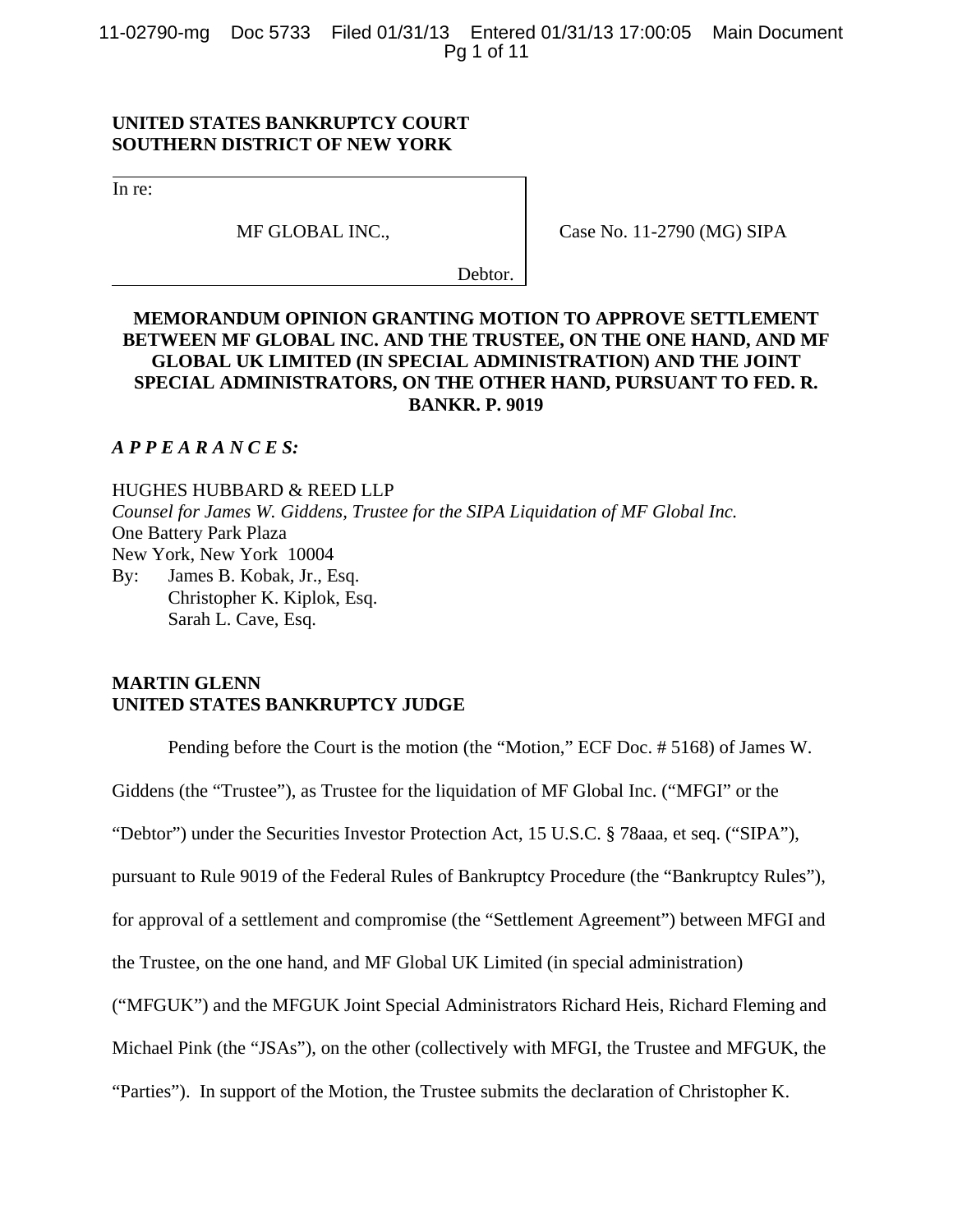### 11-02790-mg Doc 5733 Filed 01/31/13 Entered 01/31/13 17:00:05 Main Document Pg 2 of 11

Kiplok (the "Kiplock Decl.," ECF Doc. # 5365). No objections were filed to the Motion. The Settlement Agreement brings to an end an expensive dispute between the insolvency administrators that has held up making substantial distributions to U.S. commodities customers of MFGI. The insolvency administrators have worked constructively to reach an agreement that is in the best interests of the insolvency estates and their creditors. For the following reasons, the Court grants the Motion approving the Settlement Agreement.

#### **I. BACKGROUND**

MFGI and MFGUK were subsidiaries of MF Global Holdings Ltd. ("MFGH"), which was the parent of nearly fifty direct or indirect subsidiaries (collectively, "MF Global"). MFGH filed for protection under Chapter 11 of the Bankruptcy Code on the morning of October 31, 2011. Soon after,the directors of MFGUK petitioned the High Court of England and Wales (the "High Court") to place MFGUK in special administration, and the Securities Investor Protection Corporation ("SIPC") commenced a proceeding to liquidate MFGI under SIPA. The High Court appointed Richard Heis, Richard Fleming, and Michael Pink of KPMG LLP as the JSAs. The United States District Court for the Southern District of New York appointed the Trustee for the SIPA liquidation of MFGI.

MFGI was MF Global's principal U.S. broker-dealer and futures commission merchant ("FCM"). MFGI traded through more than seventy exchanges globally, including through affiliates in the United Kingdom, Australia, Singapore, India, Canada, Hong Kong and Japan, both on its own behalf and on behalf of customers. A number of affiliates of MFGI in turn traded through accounts with MFGI as their FCM or broker-dealer in the United States.

MFGUK, based in London, was MF Global's principal European broker-dealer and dealt in commodities, fixed income, equities, foreign exchange, futures and options. MFGUK is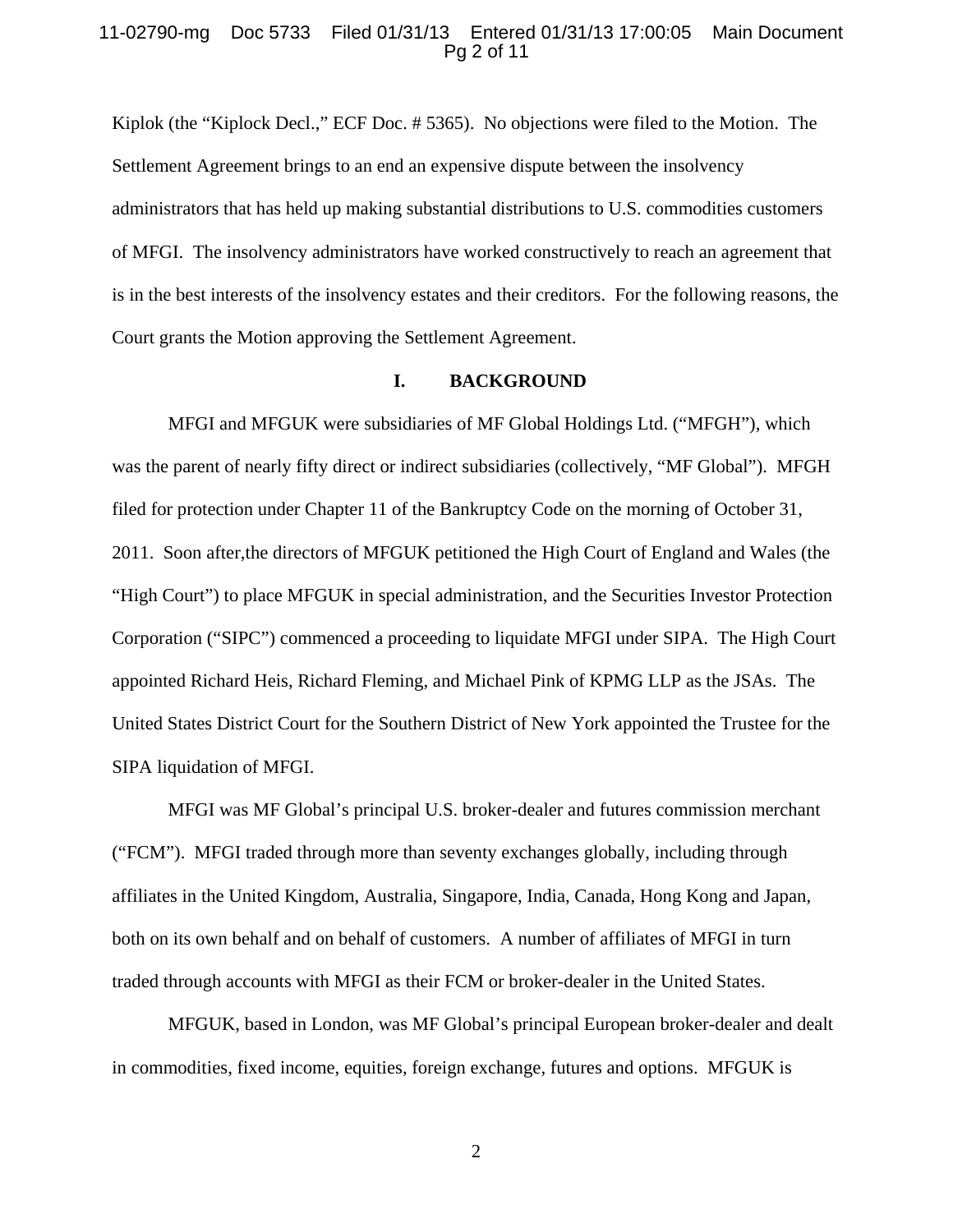### 11-02790-mg Doc 5733 Filed 01/31/13 Entered 01/31/13 17:00:05 Main Document Pg 3 of 11

authorized and regulated by the Financial Services Authority ("FSA") in the U.K., and traded and settled securities on European and other foreign exchanges for its customers, affiliates (including MFGI), and on its own behalf.

Prior to October 31, 2011, there were extensive dealings between MFGI and MFGUK. The Parties have expended significant effort in investigating these dealings. As a result, the Trustee and the JSAs have identified and brought claims against each other's respective estates. The Trustee and the JSAs have exchanged tens of thousands of pages of documents, and the Trustee's professionals regularly corresponded with the JSAs' professionals to efficiently and expeditiously resolve of the Parties' claims. Despite these efforts to work cooperatively, the Parties identified significant disputes, some of which have led to litigation.

The necessary process of investigating, conducting litigation, and preparing for further litigation of these claims has already cost substantial sums. If the Parties were to continue to advance the litigation between them, significantly more expense would be incurred. Substantial briefing has already occurred before the High Court for issues related to the MFGI 30.7 Client Asset Claim and the RTM collateral (as defined below), together with substantial discovery in relation to the MFGI 30.7 Client Asset Claim.

One of the key legal issues originally underlying the Trustee's claim in the MFGUK special administration was the determination of the priority under English law for distribution of the funds and assets that the Trustee sought to reclaim on behalf of MFGI's former customers. Given the potentially significant differences in the estimated recovery rates for the categories of property, this determination would have a significant impact on the amount the Trustee could expect to recover from the MFGUK special administration.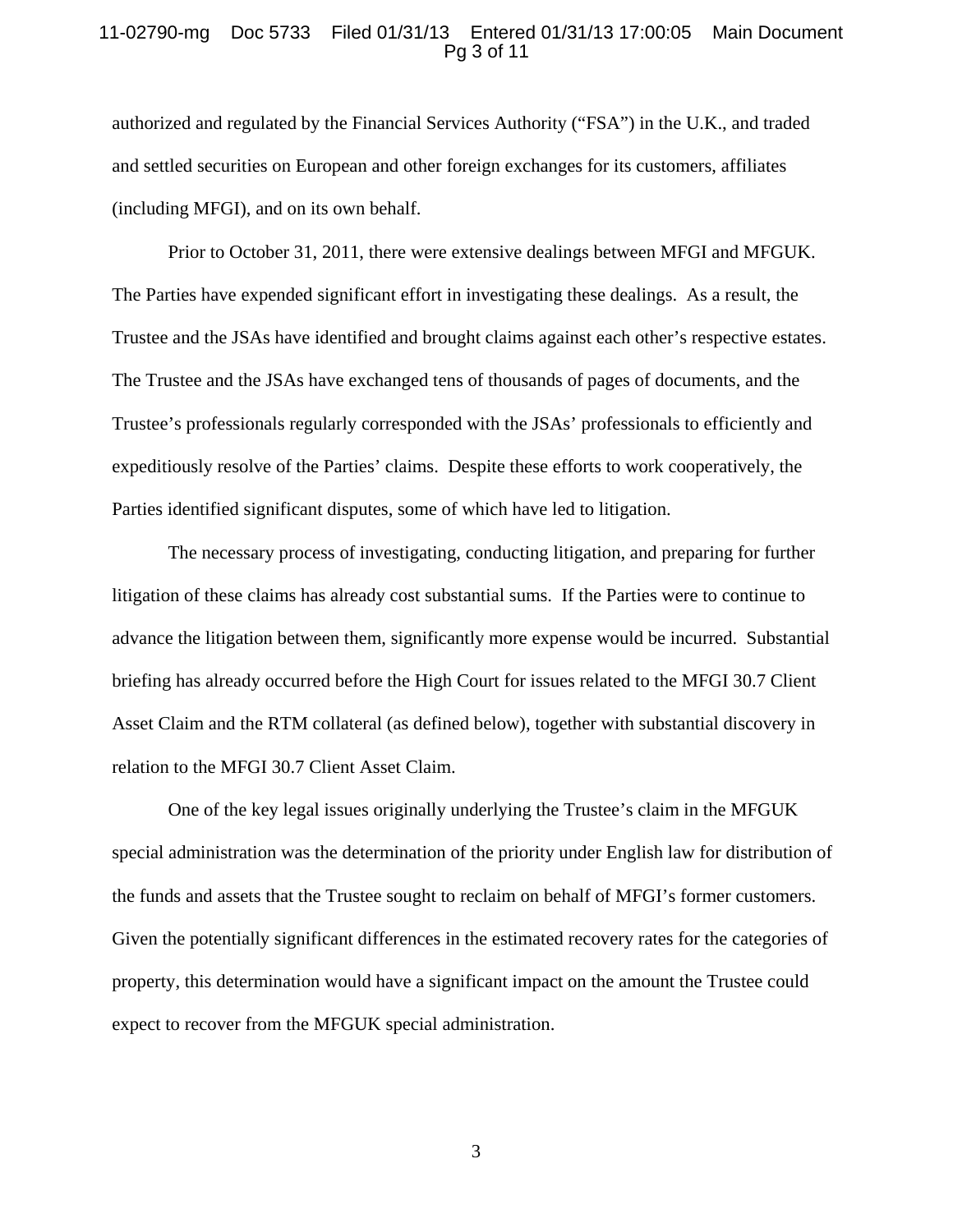# **A. Claims by MFGI against MFGUK**

The MFGI Claims against MFGUK amount to a total of approximately \$910 million of

Client Money and Client Assets and nearly \$500 million of unsecured creditor claims, as follows

(some of which are described further below):

- o The MFGI 30.7 Client Asset Claim of approximately \$640 million in property that the Trustee believed was or should have been secured for former MFGI 30.7 Customers.
- o The MFGI Client Money Claim of approximately \$270 million, which was comprised of approximately \$95 million in respect of MFGI's open positions held with MFGUK as of October 31, 2011. The MFGI Client Money Claim also includes the \$175 million wire transfer from MFGI to MFGUK on October 28, 2011.
- o Unsecured creditor claims of approximately \$465 million relating to collateral posted with respect to RTM transactions, intercompany repurchase transactions, and other miscellaneous items.
	- 1. *30.7 Client Asset Claim*. MFGI's U.S. futures and options customers who

wished to trade on non-U.S. exchanges ("30.7 Customers") deposited cash for margin requirements for these trades into MFGI's segregated 30.7 accounts held with Harris Bank. MFGI, which was not authorized to trade on non-U.S. exchanges, conducted its trading on foreign exchanges (with the exception of Canadian exchanges), through MFGUK. Where MFGUK was to act as carrying broker for such trades, MFGI transferred the margin to MFGUK (the "30.7 Funds"). Although MFGUK was aware that MFGI was acting on behalf of its underlying 30.7 Customers, the JSAs' position is that MFGUK did not consistently hold the 30.7 Funds—transferred primarily in the form of U.S. Treasury Bills ("T-Bills")—on a secured basis.

As of October 31, 2011, MFGI's records show that the value of the margin posted to the relevant secured 30.7 account was \$639,918,174. The amount of 30.7 Funds represents a sizeable portion of the total shortfall in the 30.7 estate property available for distribution to 30.7 Customers. For the purposes of the Settlement Agreement, the JSAs have agreed to accept the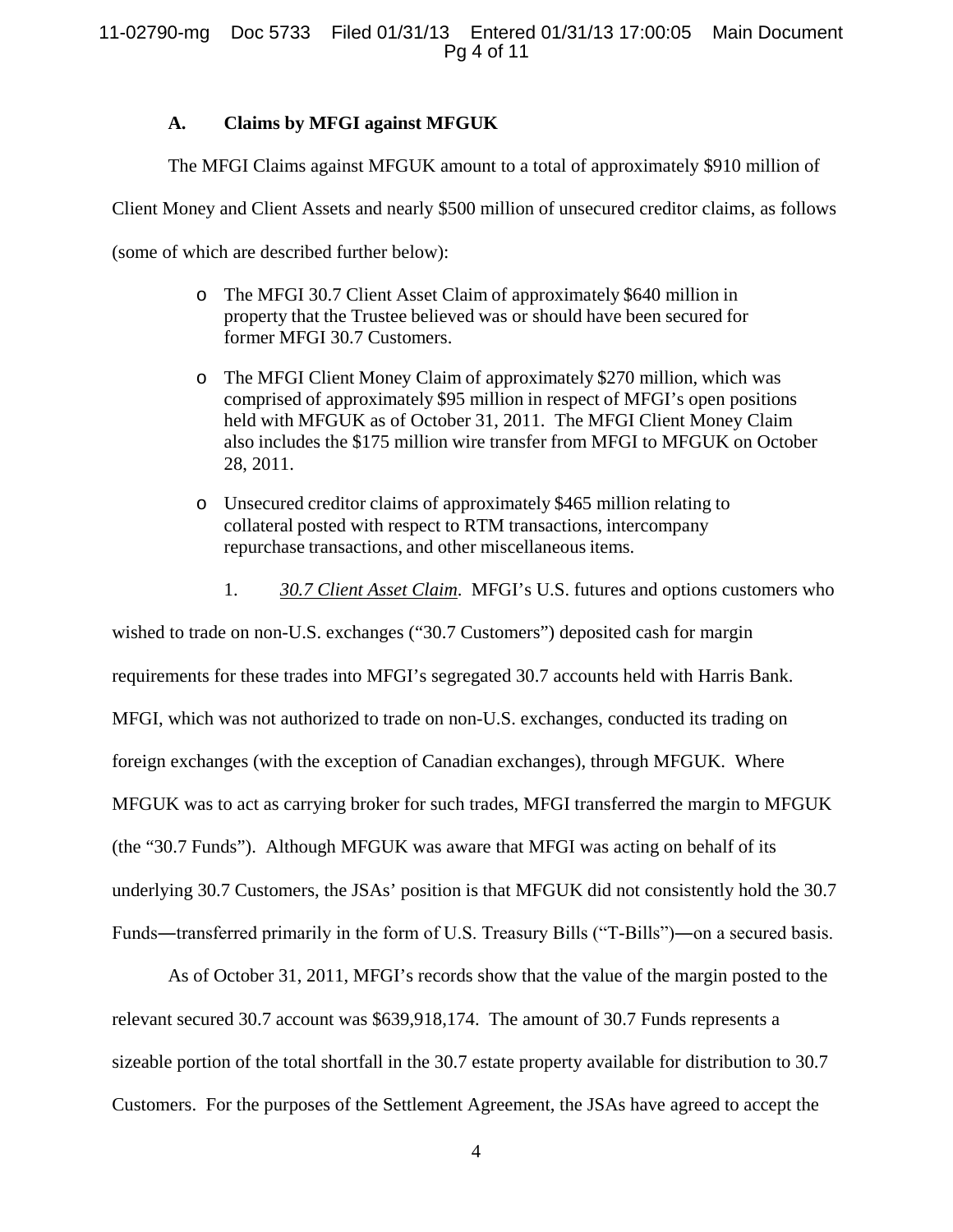## 11-02790-mg Doc 5733 Filed 01/31/13 Entered 01/31/13 17:00:05 Main Document Pg 5 of 11

full value of all claims in respect of the 30.7 Funds, \$639,918,174, with a portion (approximately \$196 million) being returned as a client asset, and the balance being returned as an unsecured creditor claim.

2. *RTM*. Starting around 2010, MF Global began a policy of accumulating a portfolio of European sovereign debt securities. Investment in these securities peaked at nearly \$7 billion in October 2011. Generally, MFGUK purchased the securities on the market and then MFGI and MFGUK entered into repurchase transactions ("repos") with each other, whereby the securities were sold at fixed prices on the terms that equivalent securities would be repurchased at a later date. These transactions were known as repos to maturity ("RTM"), since the repurchase date under the repos would match the maturity date of the securities, which was generally 12 to 18 months from the beginning of the transaction. There are a number of grounds for dispute in relation to the valuation of the RTM claim, which could potentially involve litigation both in England and in the United States.

3. *Hindsight Proceeding*. On May 3, 2012, the JSAs filed an application with the High Court seeking directions on the appropriate valuation methodology for client money claims in which the clients held open positions as of the date MFGUK entered special administration. The Trustee was not a party to the Hindsight Proceeding but, because the relevant part of the MFGI Client Money Claim was prepared on the basis of values as of October 31, 2011, the outcome could impact the MFGI Client Money Claim.

#### **B. Claims by MFGUK against MFGI**

The JSAs have also filed claims against MFGI, which, net of duplicate claims, asserts approximately \$410 million in claims: \$258 million in commodities claims (the MFGUK 4(d) Commodities Claim and the MFGUK 30.7 Commodities Claim) and \$147 million in securities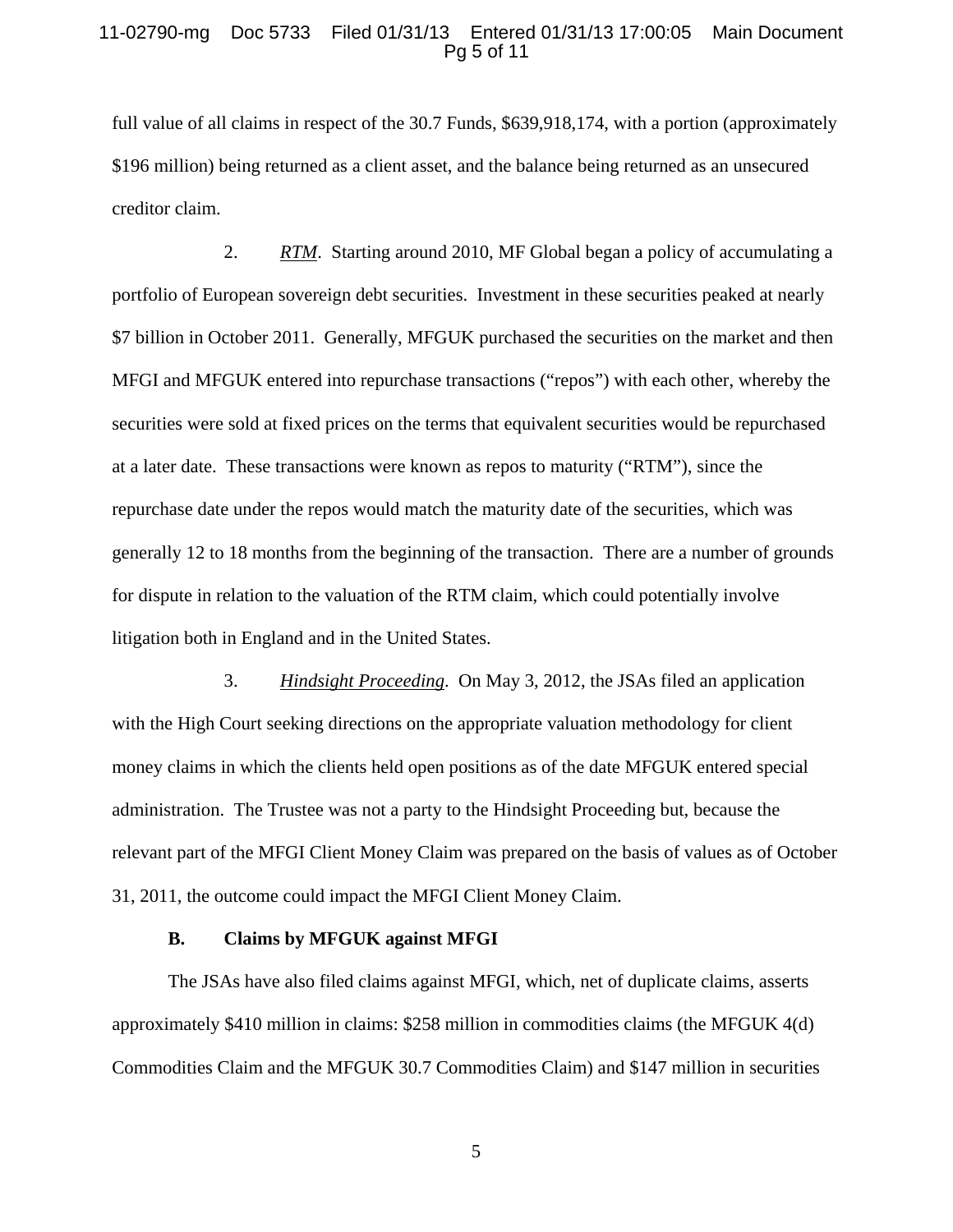claims (the MFGUK Securities Claim and MFGUK DTC Box 7423 Claim). The JSAs have also filed the MFGUK Unsecured General Creditor Claims in the amount of approximately \$5 million.

# **C. Duplicative Claims**

Certain of the 30.7 Customers of MFGI have submitted or may submit claims against MFGUK in respect of the MFGUK/MFGI Futures and Options Business ("Duplicative Claims" and "Duplicative Claimants").

Duplicative Claims compete with the claims submitted by the SIPA Trustee against MFGUK. At present, there are approximately 116 known Duplicative Claims. The Parties take the position that the Trustee is the proper and exclusive claimant against MFGUK for the 30.7 Funds, and that the right to recover the 30.7 Funds rests properly and exclusively in the Trustee. The Settlement Agreement therefore provides that existing Duplicative Claims will not be continued against MFGUK, and that further Duplicative Claims will be barred by order of this Court. This is a condition of the JSAs giving effect to the Settlement Agreement.

## **D. Terms of the Settlement Agreement**

The Settlement Agreement is comprised of a number of different agreed claim amounts, which include various provisions for setoffs and shortfalls. Although subject to subsequent adjustments in certain cases, the agreed amounts under the Settlement Agreement are as follows:

- MFGI Client Asset Claim: \$192 million (net of expenses);
- MFGI Client Money Claim: \$54 million (a conservative estimate pending resolution of Hindsight Proceeding), to be paid at an estimated initial dividend rate of 60 cents;
- MFGI Unsecured Creditor Claim: approximately \$323 million (subject to further adjustment due to a variety of factors following the Settlement Agreement becoming effective), to be paid at an estimated initial dividend rate of 20 cents; and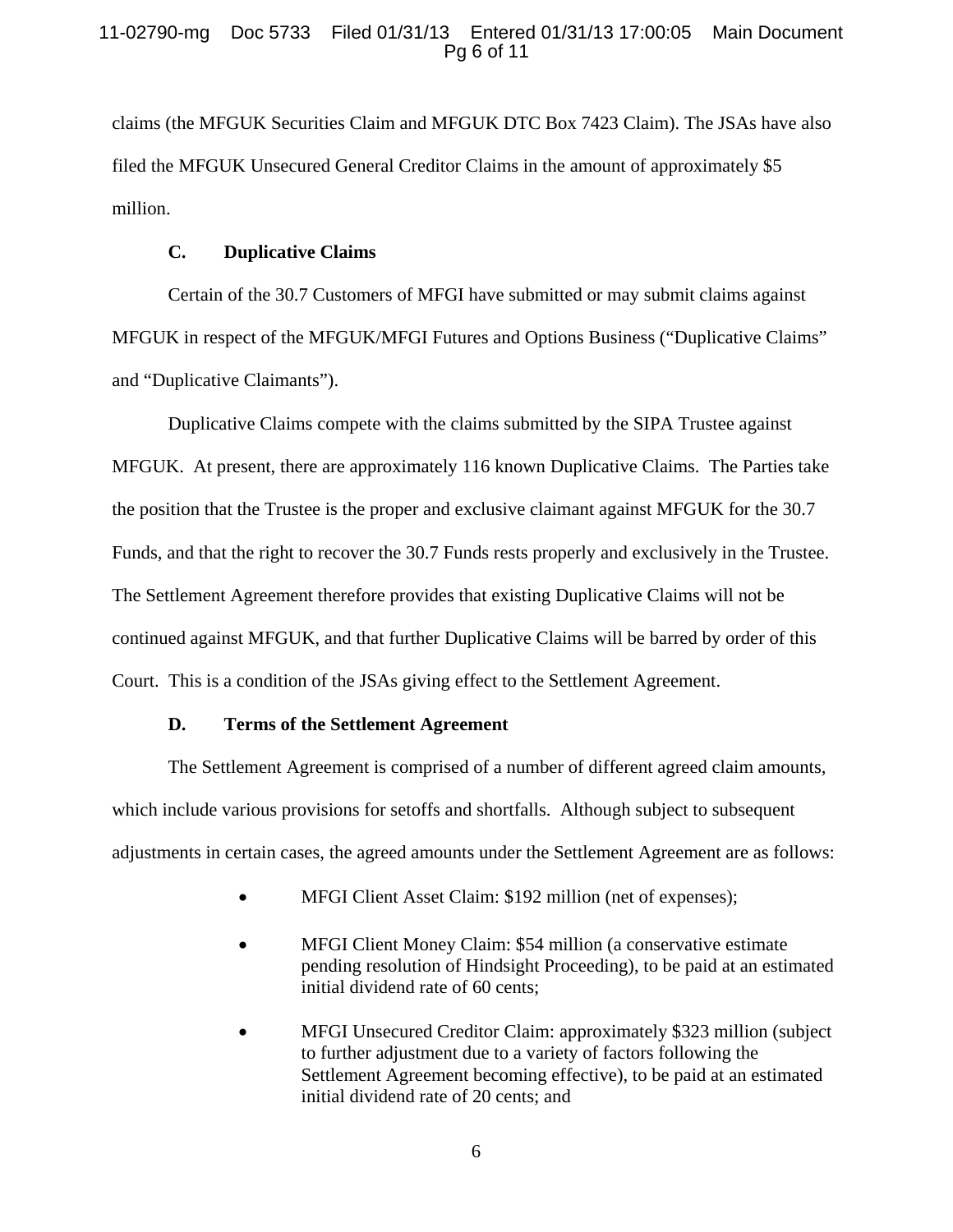# 11-02790-mg Doc 5733 Filed 01/31/13 Entered 01/31/13 17:00:05 Main Document Pg 7 of 11

The total approximate initial distribution from MFGUK (in special administration) to the MFGI estate following the Effective Date: \$291 million.

Therefore, the total combined recovery will be approximately \$500 million to \$600 million, net

of offsets of MFGUK's claims into the MFGI estate.

There are several conditions to the effectiveness of the Settlement Agreement,

specifically:

- Entry by this Court, in a form and substance reasonably acceptable to the Parties, of an order:
	- ο authorizing the Trustee to implement the Settlement Agreement, perform fully his obligations in respect to the Settlement Agreement, and take all actions reasonably necessary to consummate the Settlement Agreement;
	- ο prohibiting the customers and creditors of MFGI from making or continuing any claim directly against MFGUK which is a Duplicative Claim; and
	- ο providing that prior to making any further distribution from the MFGI 30.7 commodities estate to a customer (with an allowed claim with a value greater than \$12,000 (US)) in MFGI's SIPA proceeding, the Trustee will obtain an appropriate release of all Duplicative Claims in favor of MFGUK and the JSAs.
- JPMorgan Chase withdraws certain claims filed against MFGUK, signs appropriate release documents and returns certain account balances and amounts to MFGUK.
- Claims in any proceedings by MFGH and MF Global Finance USA Inc. ("FinCo.") (collectively, the "Holdings/FinCo. Proceedings") have been withdrawn and MFGH and FinCo. have signed releases in favor of MFGUK, save with respect to certain agreed claims.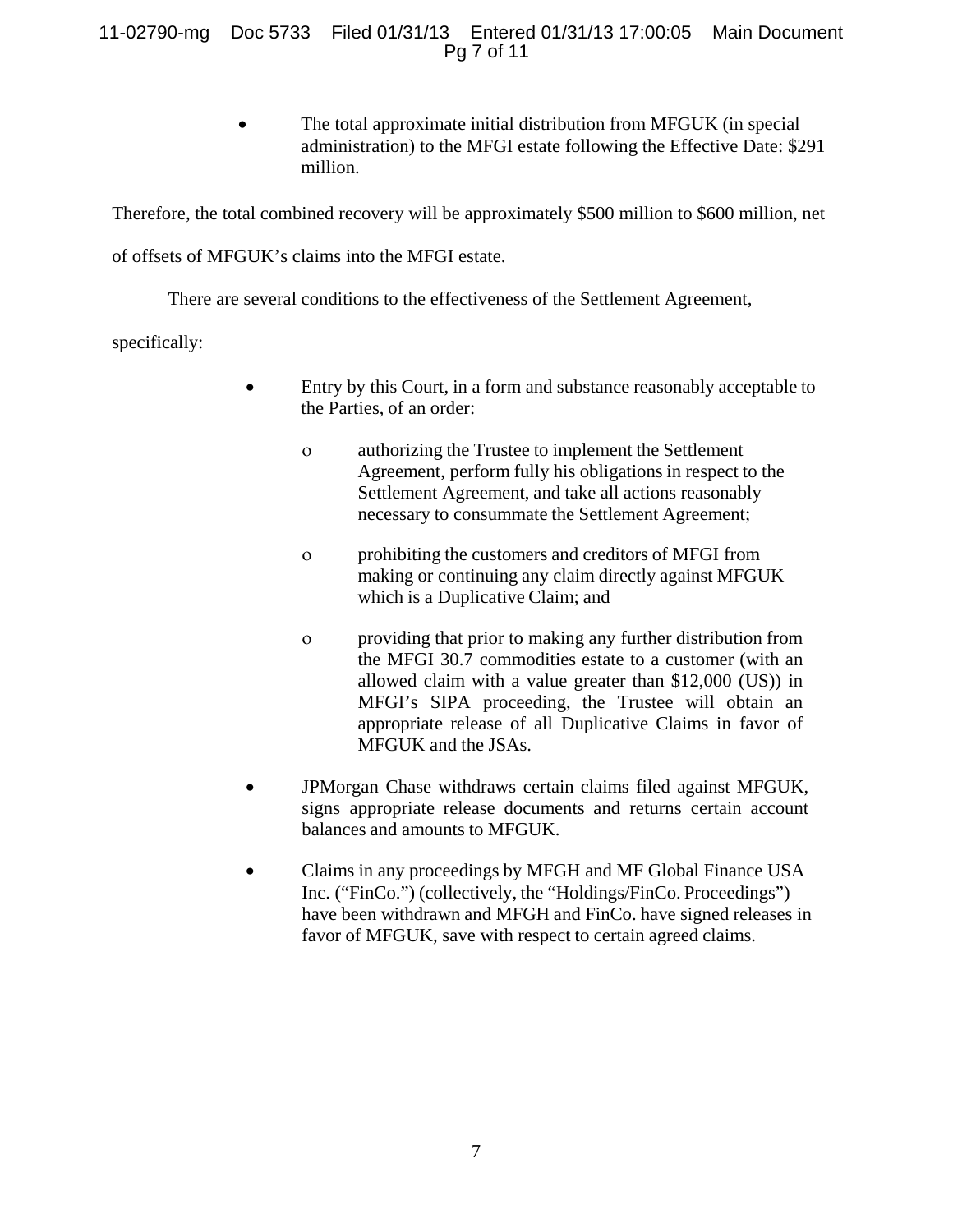## 11-02790-mg Doc 5733 Filed 01/31/13 Entered 01/31/13 17:00:05 Main Document Pg 8 of 11

## **II. DISCUSSION**

Settlements and compromises are favored in bankruptcy as they minimize costly litigation and further parties' interests in expediting the administration of the bankruptcy estate. *In re Dewey & LeBoef LLP*, 478 B.R. 627, 640 (Bankr. S.D.N.Y. 2012). Under Rule 9019 of the Bankruptcy Rules, the court has the authority to "approve a compromise or settlement." FED. R. BANKR. P. 9019(a). A court must determine that a settlement under Bankruptcy Rule 9019 is fair, equitable, and in the best interests of the estate before it may approve a settlement. *In re Drexel Burnham Lambert Grp., Inc.*, 134 B.R. 493, 496 (Bankr. S.D.N.Y. 1991) (citing *Protective Comm. for Indep. Stockholders of TMT Trailer Ferry, Inc. v. Anderson*, 390 U.S. 414, 424 (1968))*. See also Topwater Exclusive Fund III, LLC v. SageCrest II, LLC (In re SageCrest II)*, Nos. 3:10cv978 (SRU), 3:10cv979 (SRU), 2011 WL 134893, at \*8-9 (D. Conn. Jan. 14, 2011); *Cousins v. Pereira (In re Cousins)*, No. 09 Civ. 1190(RJS), 2010 WL 5298172, at \*3 (S.D.N.Y. Dec. 22, 2010); *In re Chemtura Corp.*, 439 B.R. 561, 593–94 (Bankr. S.D.N.Y. 2010); *In re Lehman Bros. Holdings*, 435 B.R. 122, 134 (S.D.N.Y. 2010).

A court's responsibility is to "canvass the issues and see whether the settlement falls below the lowest point in the range of reasonableness." *Chemtura*, 439 B.R. at 594 (quoting *In re W.T. Grant, Co.*, 699 F.2d 599, 608 (2d Cir. 1983)) (internal quotations omitted). However, the court is not required to go so far as to conduct a trial on the terms to approve a settlement. *Id.* Before making a determination, however, the court must inform itself of "all facts necessary for an intelligent and objective opinion of the probabilities of ultimate success should the claim be litigated." *O'Connell v. Packles (In re Hilsen)*, 404 B.R. 58, 70 (Bankr. E.D.N.Y. 2009) (quoting *TMT Trailer Ferry*, 390 U.S. at 424) (internal quotations omitted). Although courts have discretion to approve settlements, the business judgment of the debtor in recommending the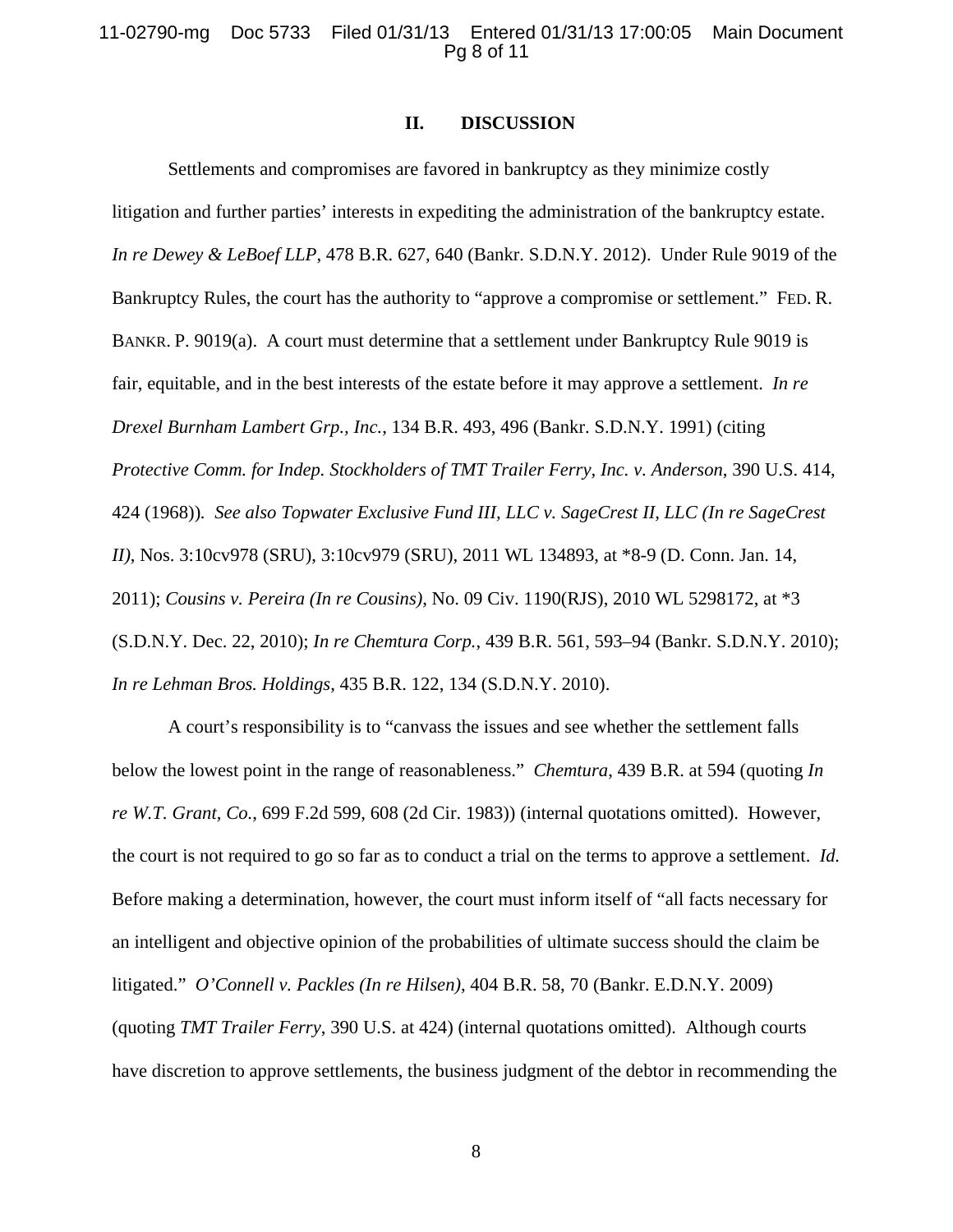# 11-02790-mg Doc 5733 Filed 01/31/13 Entered 01/31/13 17:00:05 Main Document Pg 9 of 11

settlement should be factored into the court's analysis. *JP Morgan Chase Bank, N.A. v. Charter Commc'ns Operating LLC (In re Charter Commc'ns)*, 419 B.R. 221, 252 (Bankr. S.D.N.Y. 2009). "At the same time, a court may not simply defer to a debtor in possession's judgment, but must independently evaluate the reasonableness of the settlement." *In re Rosenberg*, 419 B.R. 532, 536 (Bankr. E.D.N.Y. 2009) (citations omitted). In addition, courts may give weight to the opinion of bankruptcy counsel supporting the settlement. *Id.* ("In [approving the settlement agreement], the court is permitted to rely upon opinions of the trustee, the parties, and their attorneys.") (quotations omitted); *Chemtura*, 439 B.R. at 594.

To that end, courts have developed standards to evaluate if a settlement is fair and equitable and identified factors for approval of settlements based on the original framework announced in *TMT Trailer Ferry,* 390 U.S. 414 (1968). The Second Circuit outlined the test for consideration of settlements under the Bankruptcy Rules in *Motorola, Inc. v. Official Comm. of Unsecured Creditors (In re Iridium Operating LLC)*, 478 F.3d 452, 462 (2d Cir. 2007). The factors to be considered are interrelated and require the court to evaluate:

> (1) the balance between the litigation's possibility of success and the settlement's future benefits; (2) the likelihood of complex and protracted litigation, "with its attendant expense, inconvenience, and delay," including the difficulty in collecting on the judgment; (3) "the paramount interests of the creditors," including each affected class's relative benefits "and the degree to which creditors either do not object to or affirmatively support the proposed settlement;" (4) whether other parties in interest support the settlement; (5) the "competency and experience of counsel" supporting, and "[t]he experience and knowledge of the bankruptcy court judge" reviewing, the settlement; (6) "the nature and breadth of releases to be obtained by officers and directors;" and (7) "the extent to which the settlement is the product of arm's length bargaining."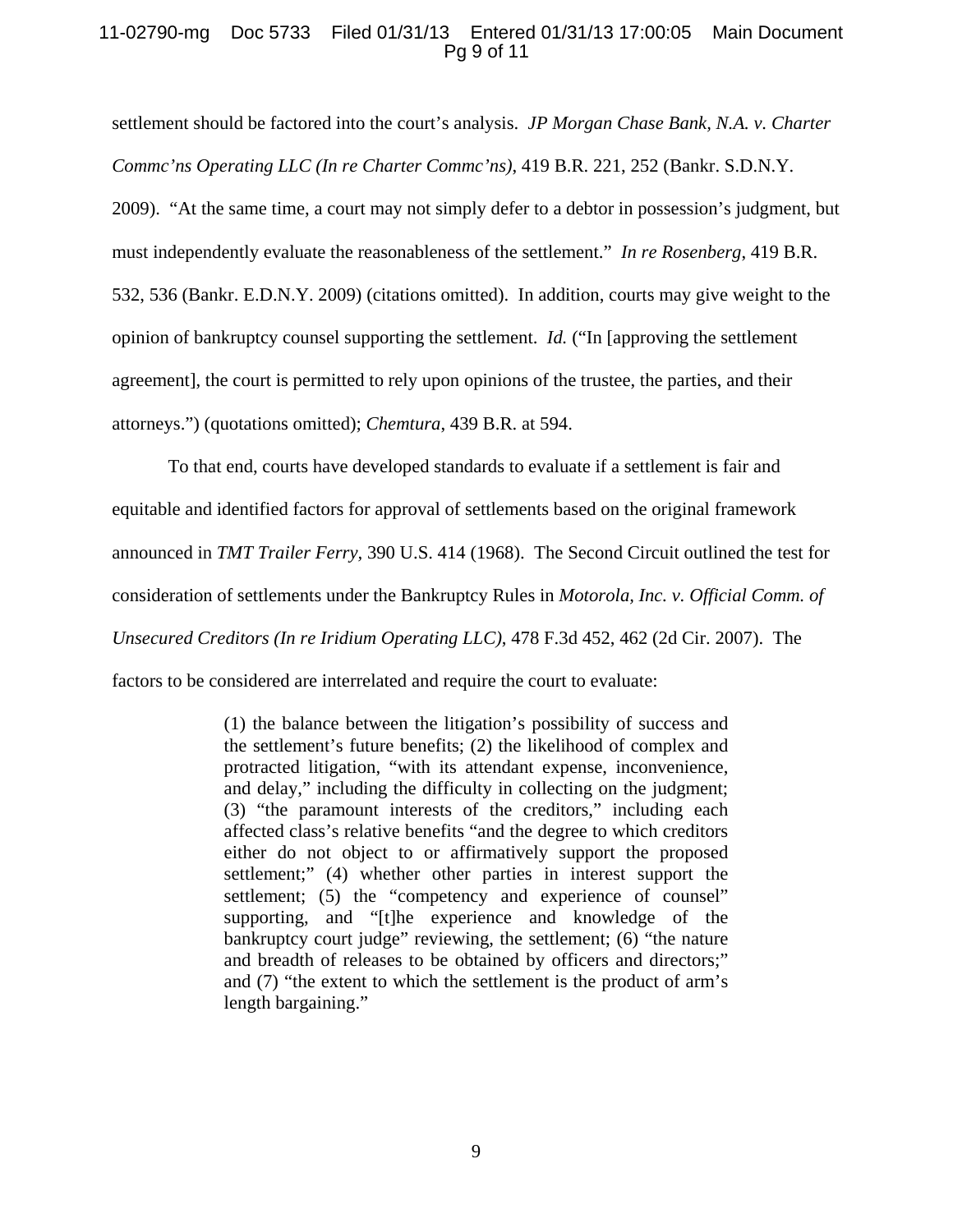### 11-02790-mg Doc 5733 Filed 01/31/13 Entered 01/31/13 17:00:05 Main Document Pg 10 of 11

*Id.* (internal citations omitted). The burden is on the settlement proponent to persuade the court that the settlement is in the best interests of the estate. *See* 8 NORTON BANKRUPTCY LAW AND PRACTICE 3D § 167:2 (3d ed. 2011).

As stated in the Motion and in the Kiplock Declaration, the proposed Settlement Agreement is in the best interests of the MFGI estate. Litigation based on the parties' claims would be complex and expensive, and would divert significant estate resources. The proposed settlement will likely result in the return of over \$500 million in customer property to the SIPA estate and will thus make substantial funds available for the estate. The Settlement Agreement also provides for general releases by the Parties of claims against each other, thereby resolving any current or potential future issues between the Parties, and it does not provide releases for any non-settling parties. It is also reasonable to enjoin the 30.7 Customers from pursuing Duplicative Claims against MFGUK, as these customers will receive their allowed distributions by virtue of the Trustee's pursuit of these claims.

Overall, the Court concludes that the Settlement is beneficial for the estate and fully satisfies the standards for approving settlements under the framework set for by the Supreme Court in *TMT Trailer Ferry,* 390 U.S. 414, and by the Second Circuit in *Iridium*, 478 F.3d 452. Since no objections have been filed to the proposed settlement, the Court will not separately analyze each of the factors identified by the courts for approval of settlements under Rule 9019, other than to state that the Court has considered each factor to the extent applicable under the circumstances.